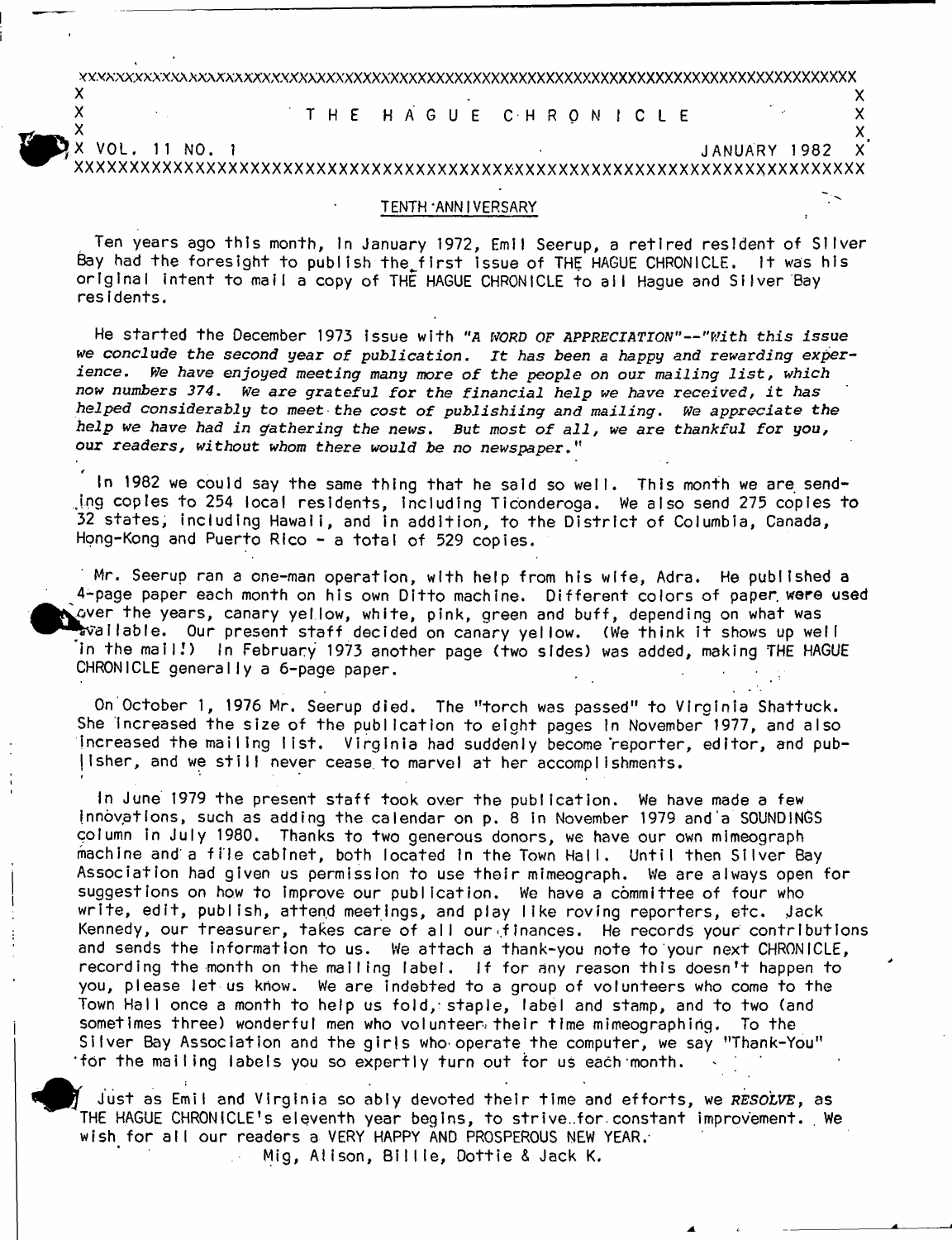## LAKE GEORGE RESEARCH NEWS

Is a summary of projects and issues in the Lake George watershed. It is hoped that this newsletter can be distributed on a regular basis to inform the general public of research developments and other items of interest.

"Recent studies have revealed a disparity of water quality between the North and South basins. Reduced tran sparency and increased algae production are evident in the more developed Southern basin. Increased sediment deposition at stream mouths and cases of elevated bacterial counts also have raised concern. The source, impact and control of contributors to these problems are the subject of current research." DEC, 12/81

We shall endeavor to keep you updated on this vital program.

If you have any questions, write to: Michael P. White, Public Participation Officer, Lake George Nationwide Urban Runoff Program, NYS DEC, 50 Wolf Rd., Albany, NY  $12233 - 0001$ 

## MAILING METHODS REVIEWED

In our October 1981 issue we wrote a column on our latest mailing methods. In case you are a new reader, or just missed that one  $$ we are reviewing it briefly.

On your malling label you will note the name of a month appears under your name. This is the month in which you made your last contribution (not necessarily 1981!) On those labels on which a "G" appears, it means somebody loves you enough to ask us to send The Chronicle to you as a gift. If neither month or a "G" appears, we just don't have any record of hearing from you. Piease check your label and advise us if a correction should be made. We aren't infallible! We plan to have our financial statement for 1981 ready for the next issue. If you have any questions, piease ask us...DJH

## SCHOOL BOARD MEETING - 12/17/81

The Board approved an increase in school lunch prices, effective Jan. 4, 1982 of 5¢ and a 5¢ increase in the price of milk. This affects students in all three schools. In another action, Alice Patchett of Hague was appointed Girls' JV Basketball Coach.

It was pointed out that the early dismissals are to give teachers time to work on Middle States evaluation, This ultimately benefits the students.

The program presentation was about Computer Assisted instruction and Computer Literacy. Both Dave DeFranco and Wilford Hutchinson (of Hague) gave brief presentations of the ways they are using microcomputers in their science and math classes. They find their students are very enthusiastic about working with computers and the learning process has been speeded up. The EIementary School has one micro com- , puter and the Middle School has three. Eight new terminals are expected to be installed between Jan. 15 and Feb. 1. There is already a Sat. morning computer program and one after school. When the new terminals are added, it is expected they will be used evenings and weekends. It is possible that a course: may be offered to interested individuals this spring. Board members and others were given the chance to "plug in" and I for one have decided to learn more. It was,an excellent presentation.

The public is missing the boat by not attending these Board meetings, They are very interesting...DJH

## BASKET OF CHEER

The Hague Fire Department's Basket of Cheer raffle was won by Mrs. Robert Martucci, Split Rock Rd.

++++++++++++++++++++++++++++

Write on your hearts that every day is the best day of the year. ...Ralph Waldo Emerson

**- 2 -**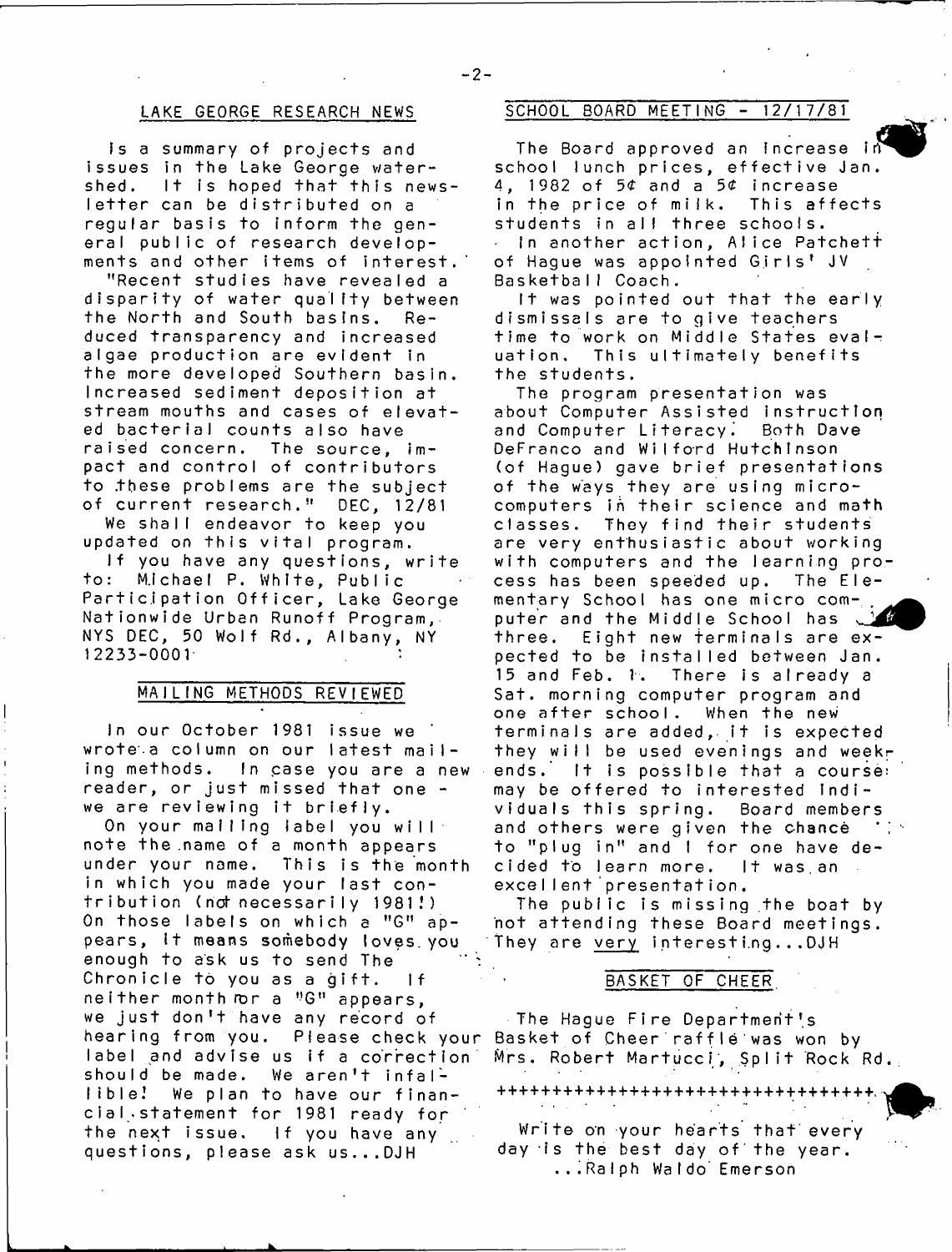#### *LACHUTE HYDROELECTRIC*

*The LaChute River is being considered as a source of hydroelectric power by the NY State Dept. of Environmental Conservation. At a public meeting on 12/16/81, DEC project manager George Stahler stated that the prescribed high and low levels for Lake George between June 1 and Dec*. *1, as established in 1957, would remain 'the same and that the lake level would not be drawn lower than the present low level*.

*DEC would be making the LaChute the first state operation in the production of hydroelectric power. The cost, if the project was completed today would be between 12 and 14 million dollars, but the actual cost at the time of completion would be 25 million. The loss of tax revenue to the Town of Ticonderoga is estimated at \$300,000 annually, since state projects are tax exempt.*

*Don. Hamer, representative for the Long Lake Energy Corp. of 330 Madison Ave*., *NYC, stated that his company has completed a year long* study *on possible hydroelectric* sites *in NY State and that LaChute would be the third most profitable one in* the state. L.L.E.C.'s only business is smaii *hydro power plants and they are in business to make a profit. They* would *be able to sell state tax free bonds and they are eligible for a federal tax subsidy of 21%.*

*Earner said that'the L.L.E.C*. *has agreed for the DEC to continue control of the lake level, that they would accept the water as delivered by the DEC and that the .flow would be sufficient* to *operate a profitable business. Beginning with the year 1985, the first year the project would be producing power, they would pay \$229,000 in property taxes.*

*Approximately 50 people attended this meeting. It is expected that additional meetings will be held in the coming months concerning the possibility of the development of1hydroelectric power from the LaChute...AC*

### ANTIQUE AND CLASSIC BOAT SOCIETY

At the annual meeting of the,Antique and Classic Boat Society, Jack Binley of Pine Cove was elected to his 8th term as

Treasurer. 8arbara Smith of Morristown, NJ and Hague, editor of the Society's newsletter "The Rusty Rudder", was elected to the Board of Directors, Her husband, Bill, continues as Vice President. The Society, with 1,600 members-, world wide, hold its meeting at the 65,000 acre resort Le Chateau Montebello, Montebello, Quebec. The Manotick, Ontario Chapter of ACBS hosted the meeting... $JB$ 

## CARILLON GARDEN CLUB

An installation of officers was held at the Christmas luncheon on December 18. The following were installed for a 2-year term-: President, Denise Huestis; 1st V.P., Mercedes Rogozenski; 2nd V.P., Lena luliano; Rec. Sec., Flora Farrell; Corr. Sec., Shirley Smith and Treas., Edna Maslott. There will be no meetings in Jan. and Feb. Next meeting-Mar -18 at the United Methodist Church, Ticonderoga.

#### NEW DRUNK DRIVING LAWS

Effective Nov: 28, 1981 NY State has greatly increased the penalties against those who drink and drive. A person convicted of driving with ability impaired by alcohol faces a fine of \$250 and a possible 15 day ja il sentence and 90-day suspension of license for a first offense. Repeated offenses cause the fine, jail sentence and suspension of, license to increase.

Conviction of driving while intoxicated could result in a fine of between \$350 and \$500 and possible imprisonment for up to one year, possible 3 years probation and a minimum 6 months revocation of Ii cense.

New legislation prohibits courts from granting unconditional discharges on drunk driving convictions or granting a conditional discharge without imposing the fine called for in the law.

Under Hague's Open Container Ordinance, sec. 2, an open bottle or open container in any vehicle shall be presumptive evidence that the same is in possession of all occupants thereof, and all are in violation...AC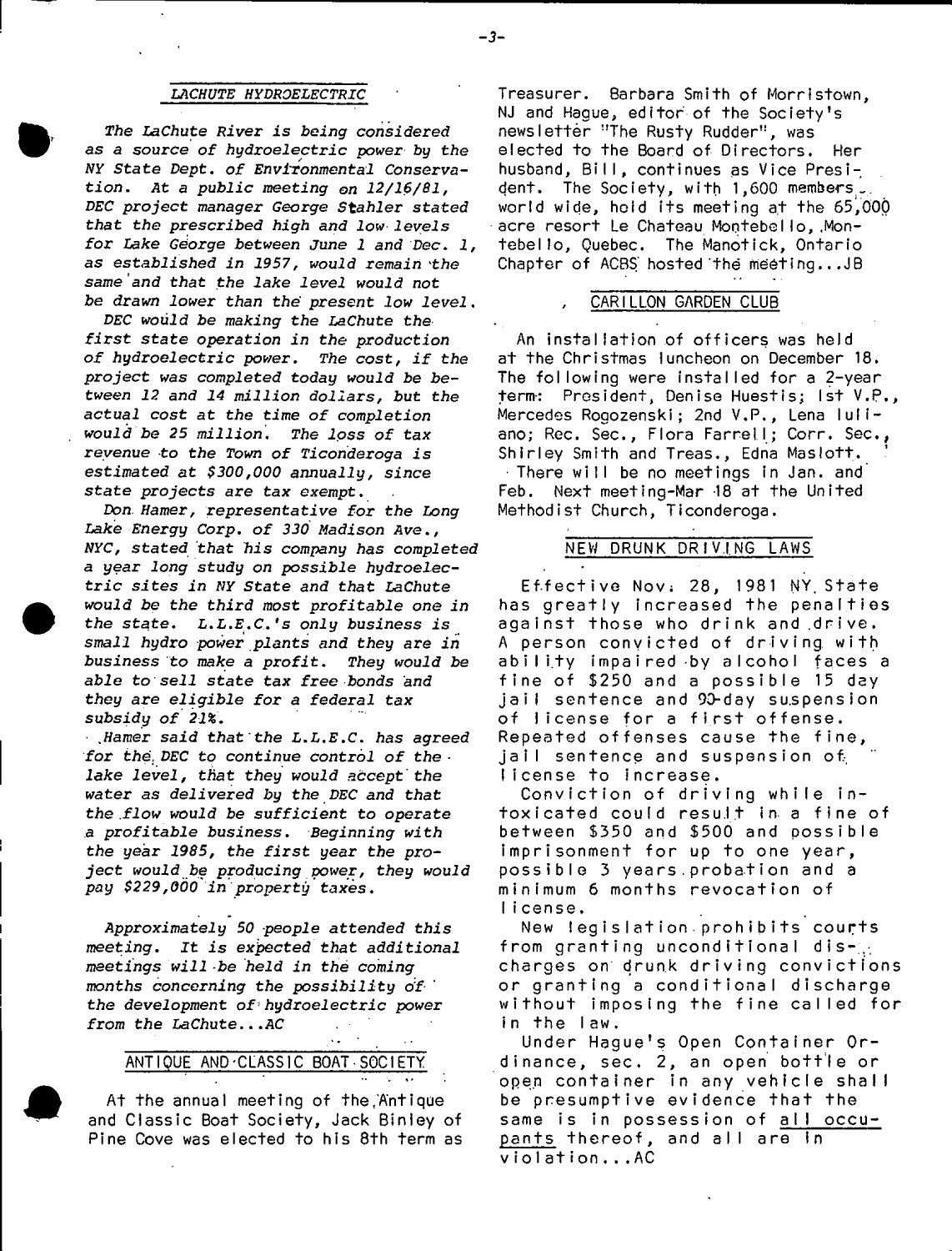## GIRL SCOUT COOKIE SALE

Troops 110 and 256 of Haque will take orders for cookies between January 8 and 24. Deliveries will be made in March. Local chairman of campaign is Jody Cole, 543-6627.

## ' *VJEATBER OR NOT 12/17/81*

*Nappy New. Year all I This Christmas was warm and white, with a total of 19-20 inches of snow. On the 23rd we received 1/4 in.-.of rain. Frost has gone down near 14* inches *by the lake. Christmas Day saw the temperature of 34°f compared* to *-20°F last* year, with a *wind chill of -50°F. With snow on the ground, the frost line will not come near the record depth of the last two winters. The average temperature at the lake has been 34°F with the coldest on Dec. 21 at 8°f at the lake and*• *-6°F on Graphite Mountain. Currently the lake is 38°F and the air temperature of 34°F with more snow falling.*

*Now* that the days are *again getting longer and hunting season is over, I decided to go for a hike. On went the raccoon coat, feltlined boots and a nice warm wool hat, and out the door I went. Well, everyone knows bears hibernate in the winter, except no one ever told the bears. Sure as shootin', after getting up on the far side of Jabes Pond, I get the* funny *feeling that thar is somethin' following me. So I spin around fast to come face to face with a good, size black bear. Well ya see me being* in a *raccoon coat, this he bear thought I might be a nice mate. I reckon this to be a poor* judgement; I made *like a bobcat and found me a tall spiny spruce tree. When I finally believe he's gone I 'll come down. Until then, I hope your New Year doesn't find you treed'.*

*Likewise frcm the Great White*- Worth *Eloc Salguod*

++++++++++++++++++++-H-+++++++++++++

Liberty has never come from government...The history of liberty is the history of the limitation of governmental power,, not the increase of it... Woodrow Wilson  $\sim 10^{-11}$  $\sim$   $\sim$ 

HAGUE HISTORICAL' SOCIETY held its holiday meeting at the home of Bea and Bob Cole. Rev. Van Vliet noted that Evelyn Zeese had donated early copies of SILVER BAY BREEZE. He called on Doug Cole to discuss the projected histo ry of Hague, a book which will draw on previous reports by members, plus additional research. People who have Hague memorabilia are urged to make lists so that a record is kept of where items may be borrowed for a museum or loan exhibit.

Clifton West listed his own partial catalogue which includes hotel and home laundry tools, books, clocks, genealogies, pre-1900 Harper's. Bob Cole said that he and son Doug are willing to photograph Items, Including copies of photos that are fading. Doug pointed out that when he last saw the "Sexton" book many pages were crumbling; that this book should be professionally repaired and maintained. Mr. West said that a "History of Warren Co." dated 1885, is being reproduced at \$35. It was agreed that the HHS should purchase a copy.

It was suggested that Ethel Andrus be Invited to summarize Silver Bay Breeze lore. Flo Lee proposed that the next "trip" be made through Clifton West's museum.

In the tradition of the Christmas meeting members brought items to'show or identify, e.g. a cabbage slicer, probably used to make cole slaw in an early hotel, a small wine decanter retrieved by Roland Dame while snorkeling off the old Hague Dock and a thin wooden "busk" once used to stiffen a dress bodice...BDG

## SNOWMOBILE LICENSES

New York State law requires that boys and girls between the ages of ten and sixteen must be certified by the New York State Department of Parks, and Recreation, to operate a snowmobile.

For further information, contact Cooperative Extension 4-H Program 17 Hudson Sf., Warrensburg, NY. Phone. 623-3291 or 668-4881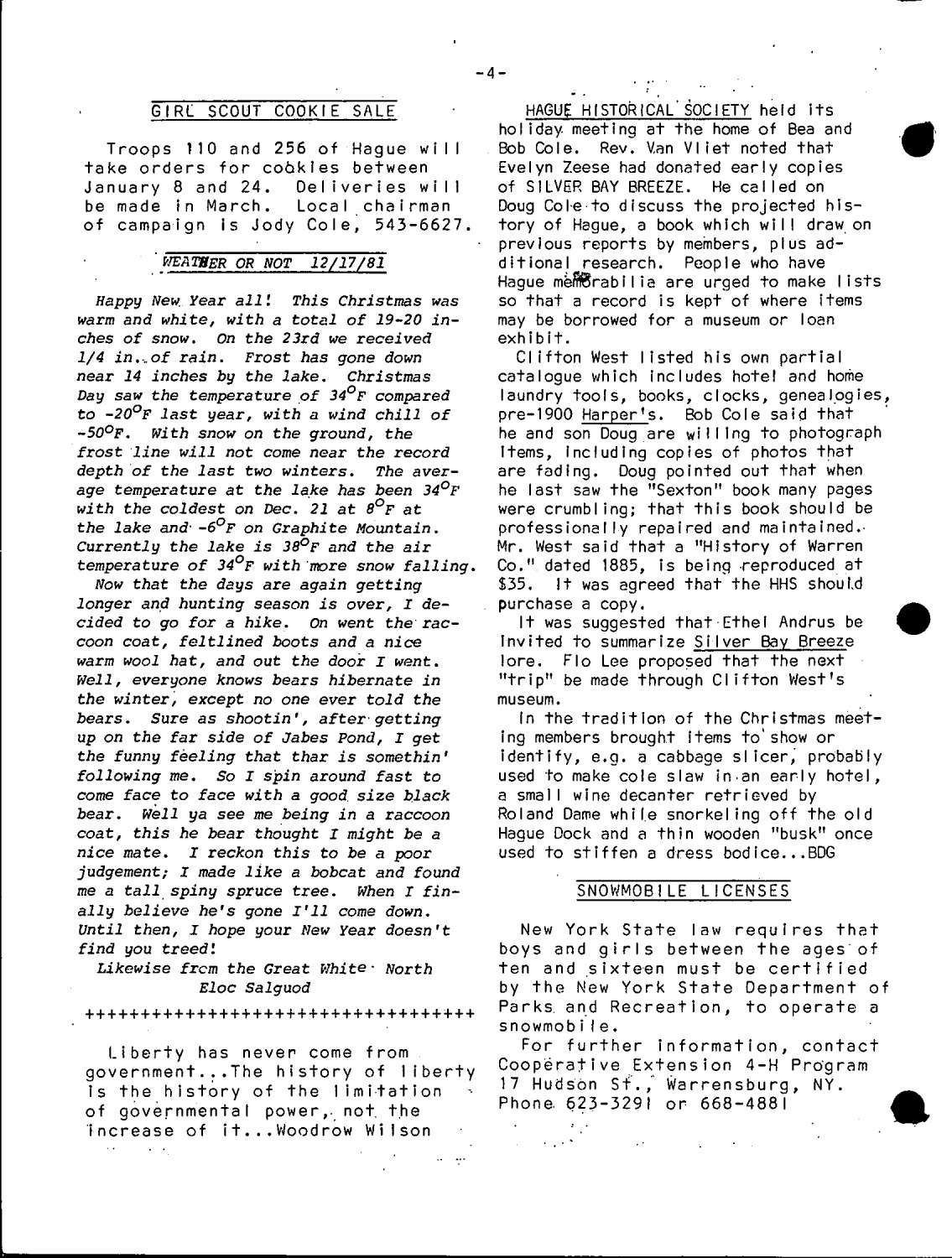#### A HAGUE *INVENTION*

*On Wednesday, December 16, 1981, I visited Jim DeLarm to see the* unique *woodburning furnace that he designed, built and installed in his home, high.' among the hills above Hague. That Wednesday was chilly on the mountain, about 28°f . The house was almost too warm. His wife, Pat, kept, the door open. Three pieces of damp maple burned quietly and* . *slowly in the furnace firebox.*

*Those who heard Jim's story about wood planes at the October 1980 meeting of* the *Historical Society will remember the wooden forms and the 60 pound casting that he showed us then. Those were some of the basic parts* needed *to build the furnace. Today he has 65 separate varnished, wooden forms and 65 castings that are now bolted together over asbestos gaskets to form the furnace. They vary in size from the bronze* "j" *in J.* DeLarm *up through the bronze "Fire Eagle" to the grates, the 12* - *60 pound fire box castings, and the grate handle that moves with the gentle pressure of a finger.*

*The furnace had been fired for only two weeks when I saw it. Those who* burn much *wood have learned to abhor creosote in chimneys and the 3,000 degree fires that can roar through a creosoted chimney, like a tormented tornado. When I looked in the firebox and up the chimney, both seemed whistle-clean, without creosote.* 1

As *I walked up the 'Stairs from the cellar I looked back. Two thoughts struck my mind. One, the polished brass and bronze,* the *black 1/4 inch steel shell, the beautifully soldered joints of the piping reminded* me *of the shining beauty of the Horicon's engine room in its* heyday. *The other thought reminded* me *of many* Hague *people. Their forebears, anxious to obtain their own land, arrived to clear their farms, to combat the rigors of the Adirondack wilderness, to become entranced by and addicted to the beauty of this area. They came, they saw, they persisted, and they stayed.*

*Before my visit the state boiler inspector had spent about two hours examining the boiler. With its proper design, heavy construction, and four safety valves, two on* the furnace and *one on each boiler, the inspector was clearly impressed. Now Jim is waiting for his patent to be approved...JTHenry*

## HAGUE TOWN NEWS

Errors in computing 1982 county and local taxes have been discovered and prove to be beneficial to Hague taxpayers.

County taxes will remain the same as last year: \$1.03 per \$1,000 assessed valuation. . Town taxes will go from \$7.24 to \$7.94 per \$1,000 assessed valuation, an  $8\%$  increase. A reduction in the number of lights in the Street Lighting District have reduced the assessment per \$ l ,000 from \$2.74 to \$2.45 and the F ire District'tax rate will increase from 47\* to 57*t* per \$1,000.

A new state-mandated law will go into effect Jan. 1, 1984 which requires either a building or fire code in each town, with a proper enforcement officer established. This is one more example of how state mandates Increase local taxes. A major effort will be made in 1982 to assure that all property in the town of Hague is properly assessed.

Roland Dame has been appointed Dog Control Officer to replace William Jordon who resigned. .

Warren Co. will receive \$104,630 In the Home Energy Assistance Program this winter. Interested applicants for this aid should contact the supervisor's office for forms and information.

The installation of a steel arch on the Fly Brook Rd. on the south side of Tongue Mt. has been completed

## HAGUE FISH AND GAME CLUB

Hague's annual WINTER CARNIVAL sponsored by the Fish and Game Club will be held on Sat and Sun Feb 27 and 28. Details next month.

The Jan., Feb., and March meetings of the club will be held at Town Hall Officers for the coming year are: President, George Shoemaker; V.P, Wally Conlon; Sec., Loueila Grimes; Treas., Maryalice Hail.

**WINNERS OF TFF DECEMBER 50/50 CLUB weres Helen Frasier - \$25; Howard Dunklee, \$15? Marion Frasier, \$10.**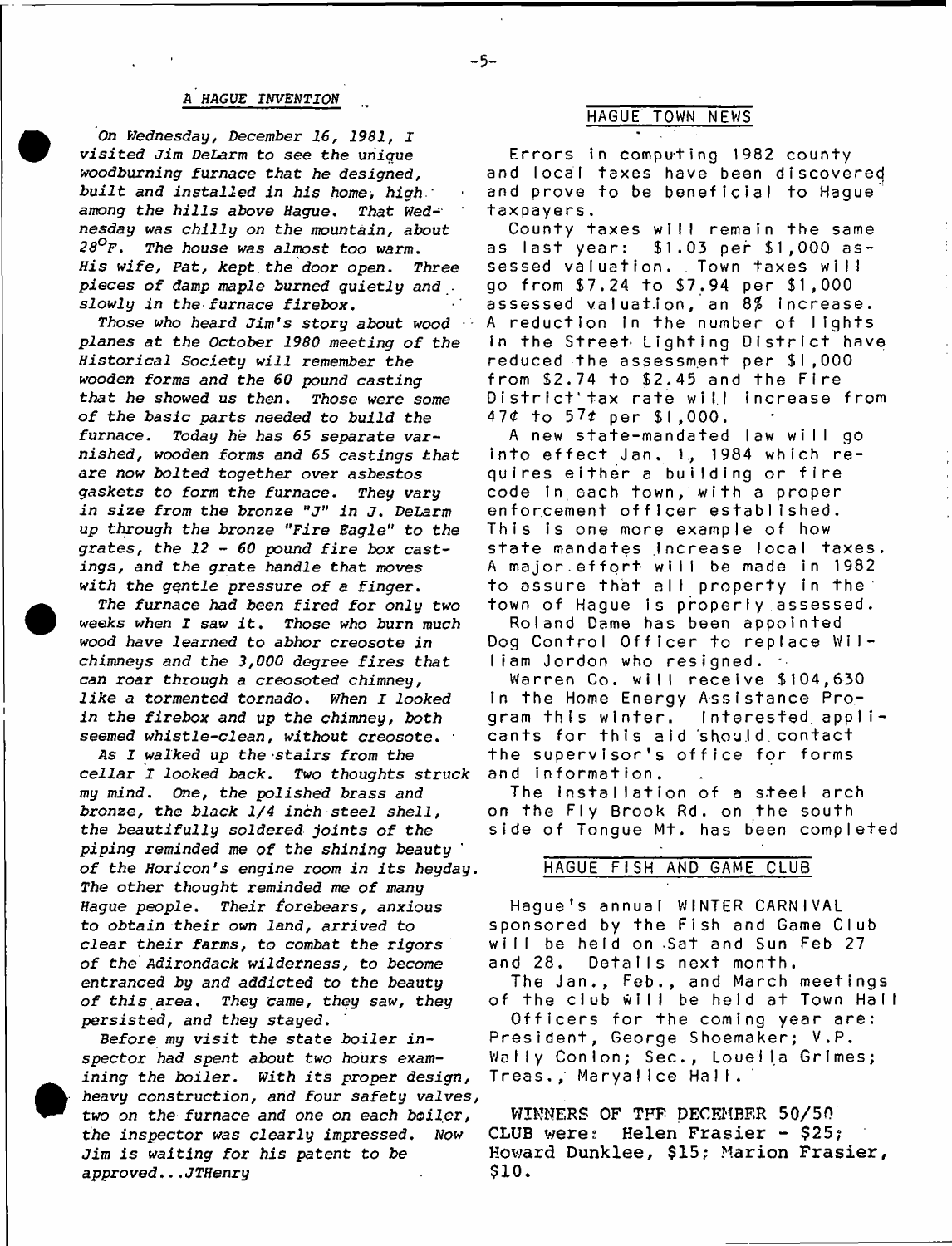### FROM OUR PARK ATTEMPANT

I am constantly being told by so many people who do not live here in Hague that we are indeed very fortunate to have a well planned and run park. People who travel all over all parts of our country say that they think it's just about the nicest place to visit - our park and town. We offer so much for a small town. Many who once come, always return again just for the comfort and relaxation that our park provides.

Hearing things like this being said about our town and park really makes me proud to live here in Hague and be a part of our town and work as the park attendant. After all, Hague is home to a lot of tourists, as well as we who are very fortunate to be its citizens. Let's all work together to make Hague a better place to live. As the saying goes, - Good, ing the community candlelight ser-<br>Better, Best - never let it rest until vice on December 20 at the Hague the good is better and the better, best.

I want to personally thank all those who were asked and gave to the Park Fence Fund. Enough money was raised to buy a new galvanized 4-foot high fence, fence posts, and cement enough to anchor the posts firmly in the ground. It has been put up and it is a neat looking fence and should last a long time.

"I really appreciate the very fine response I got when I asked people to help me finance this worthy project for our town park. It adds so much to the beauty of our park.

Again, I thank you all so much. Curly Monroe, Park Attendant

## LAKE GEORGE IN TOP TEN

In 1974 Snow Sports Magazine made an award to Warren County, stating that Warren County's 165-mile snowmobile trail system was one of the six best systems in the U.S.

A nationwide readership survey conducted by SNOWMOBILE Magazine revealed that Lake George, NY is one of the top ten vacation areas in the snowbelt. This Wisconsin based magazine published the results of the survey in its December issue after compiling reader responses from 33 states and Canada.

 $\sim 10^{-10}$ 

## SCROOGE IN OUR MIDST

Thanks to the efforts of Dan Belden and his crew, Hague had its usual beautiful Christmas tree In the middle of town. A live tree, planted in 1979, it continues to grow and glows in all directions. The town can certainly be proud of its very tasteful decorations.

<u>BUT</u> - soon after the tree was lighted, the bulbs began to disappear Some bulbs were just unscrewed and smashed - others disappeared completely. After a bit of "undercover" work, the bulb snatchers were reprimanded and the tree continued to twinkle merrily during the long nights, bringing much joy to the. travelers through Hague.

THEN - Scrooge struck again.  $Dur<sub>+</sub>$ Baptist Church, thefts occurred in at least three cars parked in the church lot. Kind of puts a damper on one's holiday spirit, doesn't it?

ATAC

...DJH

The ATAC (Area Toxic Abuse Committee) met in the IP mill conference room on December 21. Plans were made to follow up Father Martin's Oct. 29 lectures during Jan-This will be done through uary. the showing of two of Father Martin's films in the Middle School and High School. These films will also be made available to any group in the Ticonderoga area (including Hague, of course) for showing at their meetings. It is hoped that area residents will make a point of viewing these films so that a line of communication can be established between parents, students and others...DJH

#### HAGUE BOYS STAR IN TOURNAMENTS

At the Flynn Memorial Basketball Tournament in Plattsburgh during the holidays, Ti's JV team placed second. Arthur Belden was named for the all-star team. At Ti Hi's Invitational Tournaments, Arthur was named JV MVP and Bill Brennan, . Varsity MVP. Congratulations to both!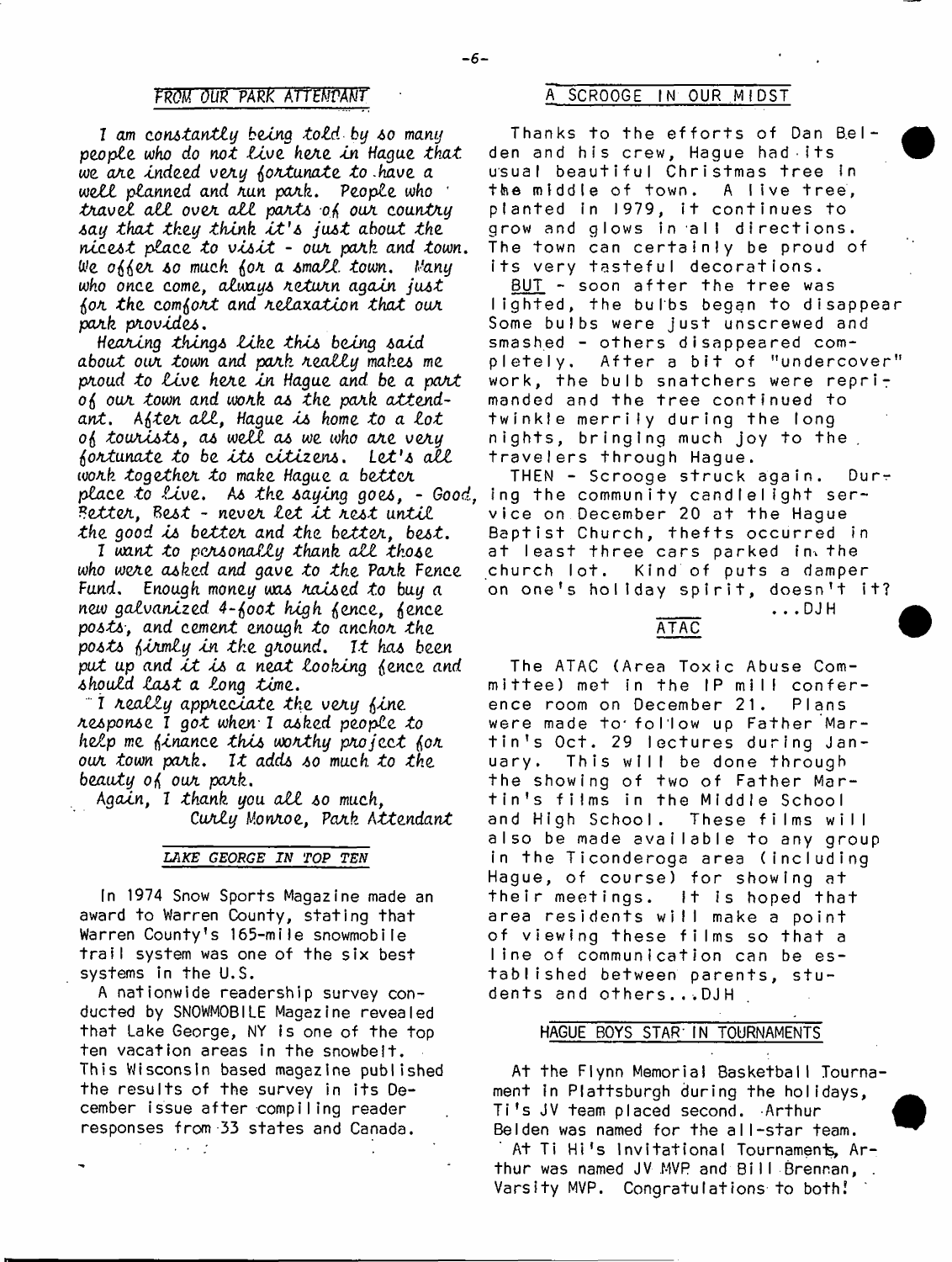DIED - Maude Leach, at the age of 103 in Moses Ludington Hospital on December 17. She had been a resident of the ML Nursing Home for many years. Two nephews, Clifford Decker and Henry Leach, and a niece, Marguerite West, a ll' of Hague, survive.

ANNIVERSARY - Mr. & Mrs. Frank Martin of Indian Kettles, celebrated their <u>68th</u> wedding anniversary on Dec. 3 at the home of their daughter and son-in-law, Mr. & Mrs. Adrian Wiltsie, with whom they live.

MRS. JOHN A. (DOLORES) GRANITO, Hague summer resident and daughter of Mr. & Mrs. Harry White, was recently elected president.of the Association of Mathematics Teachers of NY State, She is presently associate professor in the School of General Studies and Professional Education at SUNY Binghamton.

JOHN R. HENRY, native of Hague, was made Director of Engineering at Alcon Laboratories in Humacao, P.R. on December 4.

#### HAGUE BROOK

This past summer 40 feet of railroad tie cribbing was constructed along Hague Brook to prevent an eroding stream bank from sliding into the brook. The railroad ties were donated to the town.

Another exposed bank downstream was grubbed, raked and seeded with grasses. Approximately 900 ft. of the brook was cleaned of old logs, metal, glass and other materials.

Participating in the stream improvement projects were the Town of Hague, CETA employees, Youth Conservation Corps, Greater Adirondack Resource Conservation and Development Council, Soil Conservation Service and the Soil and Water Conservation District.

# **SOUNDINGS SNO-GOERS ANNOUNCE WINTER EVENTS**

 $\mathcal{L}_{\text{eff}}$  and  $\mathcal{L}_{\text{eff}}$  and  $\mathcal{L}_{\text{eff}}$ Snowmobile races will belheld in Haque on Sat. & Sun. Feb., 20 & 21. Races will include all classes 50 mile-oval, 10 laps and also drag racing. .

. Concession stands will be open on both days and a buffet dinner served at the Beachside Hotel on Sat. from' 5:00 until all are served. Dinner sponsored by the Sno-Goer's Club of Hague. For more in formation write Box 271 Hague or Phone 543-6525...CFrasler

## • WINTER SPORTS IN Tl HIGH SCHOOL

The foI Iowing Hague students are participating in the winter sports program: BOYS' VARSITY BB - Bill Brennan BOYS' JV BB - Arthur Belden, Tim Denno, Scott Rockwell, Terry Brennan BOYS FR. BB - Danny Beiden, Jay Jordon, Joel Jordon . WRESTLING - Donnie Fuller, Tommy Denno GIRLS' VARSITY BB - Tina Beiden GIRLS' JV BB - Katie Laundree VARSITY CHEERLEADER-Kathi Hudak, Co-Capt JV CHEERLEADER - Pam Dunklee, Co-Capt.

## ZONING LAWS

Sub -division is a subject frequently brought before the Hague Zoning Board. Article 8, section 8.020 Gifts, Devises and inheritances should help clarify one exception, to the regulations:

"The mere division of land' resulting from bona fide gift, devise, or inheritance by and from "Natural persons" shall not be subject to review by the Hague Planning Board. New land use or development on lots, parcels or sites conveyed by individuals who on the date of April 1973 when the Adirondack Park Law became effective own such land, to members of their immediate families by bona fide gift, devise, or inheritance, shall be-exempt from the overall intensity guidelines and the minimum lot size criteria specified in Section 4.050 for the purpose of constructing one single family dwelling or mobile home on any such lot, parcel or site. All other permit requirements and restrictions of this ordinance still apply.

##\*\*#\*##############\*#\*##\*#\*#\*\*\*#\*\*\*##\*###\*#\*####\*##\*####\*#\*#\*#\*#####\*\*#\*#####\*###\*#

TI HI'S VARSITY BASKETBALL TEAM IS RANKED 11TH IN NYS. CONGRATULATIONS!